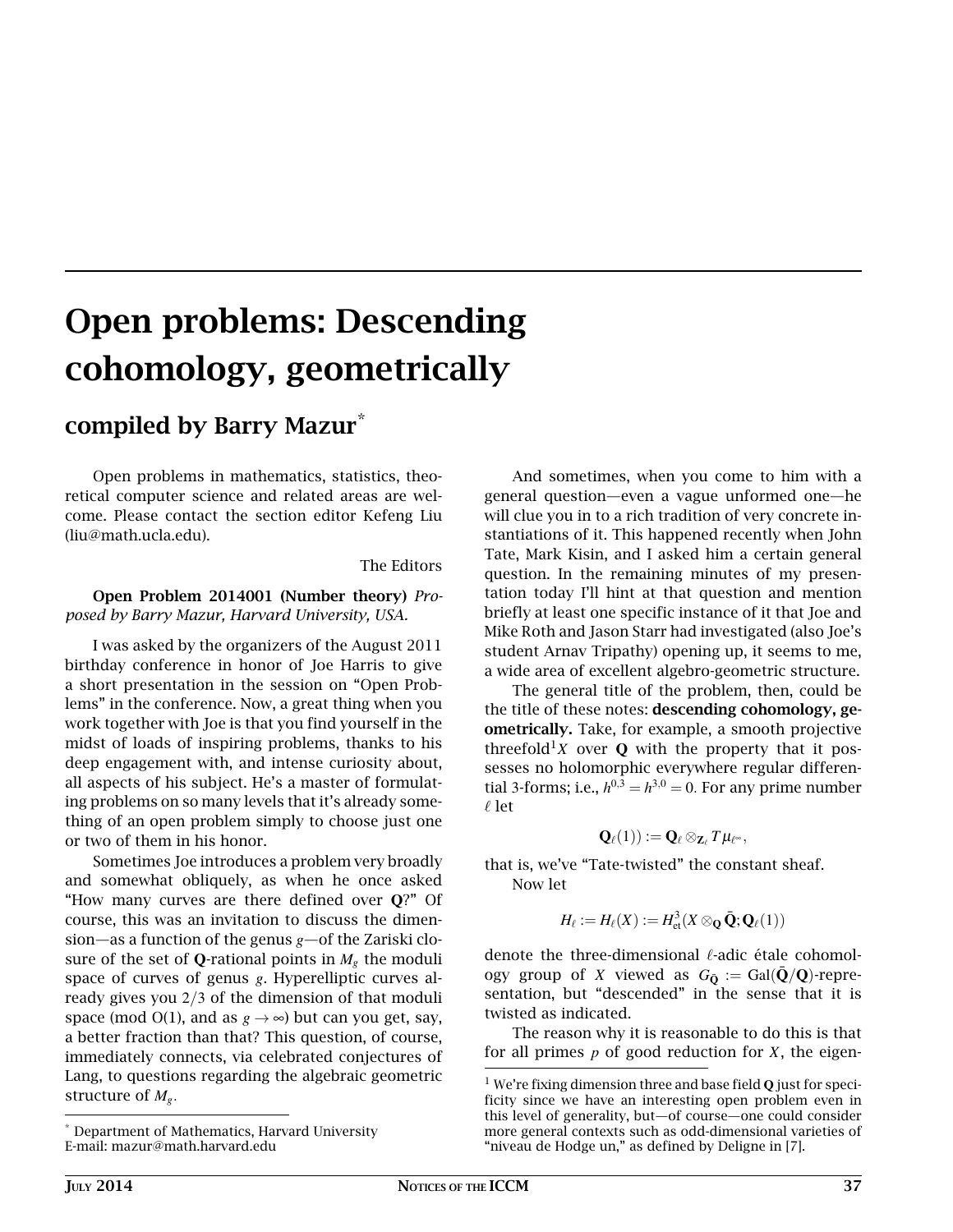values of Frobenius in the original untwisted representation are algebraic integers divisible by *p* (since  $h^{0,3}=0$ : this is a consequence, for example, of a conjecture of Katz that is now a theorem; see specifically [4]; for explicit results regarding divisibility, see [6]; for related issues see also [15], [16]) and therefore the downward twisted representation has the property that these eigenvalues divided by *p* remain algebraic integers, and therefore—in the usual sense—are "Weil numbers" of absolute value *p*/2.

Even better, the  $\ell$ -adic Hodge numbers of the downward twisted representation are zero except for  $h^{0,1} = h^{1,0}$ . That is, given these numerical invariants, the downward twisted representation *could conceivably be* the Galois representation attached to an isogeny class of an abelian variety over **Q**. By Faltings' Theorem, if there is such an isogeny class it is unique (also independent of  $\ell$ ). Call "it" (whether it exists or not) the phantom isogeny class of abelian varieties over **Q** related to this *X*. Within this isogeny class (over **Q**)—if it exists!—there is a unique isomorphism class of abelian varieties,  $J(X)_{\mathbf{0}}$ , possessing Gal $(\bar{\mathbf{Q}}/\mathbf{Q})$ -equivarient isomorphisms:

$$
H_{\ell} = H_{\mathrm{et}}^3(X_{\bar{\mathbf{Q}}}; \mathbf{Z}_{\ell}(1)) \simeq H^1(J(X)_{\bar{\mathbf{Q}}}; \mathbf{Z}_{\ell})
$$

for all primes  $\ell$ . Here the subscript  $\bar{Q}$  refers to base change from  $Q$  to  $\bar{Q}$ , and the Galois action is the natural one.

It is known that much of this phantom abelian variety actually does exist. For example:

• The complex abelian variety: The intermediate jacobian construction (cf. [5] ) gives us a complex torus,

$$
J(X_{\mathbf{C}}) := H^3(X_{\mathbf{C}}, \mathbf{Z}) \backslash H^3(X_{\mathbf{C}}, \mathbf{C}) / H^{2,1}(X_{\mathbf{C}})
$$
  
=  $H^{2,1}(X_{\mathbf{C}}) / H^3(X_{\mathbf{C}}, \mathbf{Z}),$ 

and cup-product provides a Riemann form on  $J(X)_{\mathbb{C}}$  rendering it a principally polarized abelian variety over **C** that is (the conjectural candidate for) the complex analytic abelian variety associated to the putative phantom. (Also, if  $X<sub>C</sub>$  varies algebraically over a parameter space—over **C**—so does this principally polarized abelian variety  $J(X)_{\mathbb{C}}$ .)

• The abelian variety over  $\mathbf{F}_p$ : For every prime  $p$  of good reduction, there really does exist a unique isogeny class,  $\mathcal{J}(X)_{\mathbf{F}_p},$  of abelian varieties over  $\mathbf{F}_p$ that would play the role of the reduction mod *p* of the *phantom* if the latter were to exist.<sup>2</sup> This follows from our discussion above, plus the theorems of Tate and Honda<sup>3</sup> ([17], [18], [9]) that guarantee that conjugacy classes of Weil numbers of absolute value *p*/2 correspond bijectively to isogeny classes of simple abelian varieties over  $\mathbf{F}_p$ .

• Descent of the complex abelian variety by the method of "irreducibility of the monodromy action": If *X* is a complete intersection with the above properties (i.e.,  $h^{0,3}(X) = h^{3,0}(X) = 0$ ) then Deligne ([7]) established the existence of a unique (principally polarized) abelian variety  $J(X)_{\mathbf{0}}$  of the sort we seek. The method is quite conceptual, and depends on irreducibility of monodromy actions for the universal family of which *X* is a member. It works—mutatis mutandis—for complete intersections *X* of any (odd) dimension  $n = 2m + 1$  such that *X* is of "level one" in the sense that its only nonzero *n*-dimensional Hodge numbers are the middle two:  $h^{m,m+1}$  and  $h^{m+1,m}$ . More specifically, let *S* be the universal family of smooth complete intersections of dimension *n* cut out in **P** *<sup>n</sup>*+<sup>ν</sup> by <sup>ν</sup> homogeneous forms of degrees  $a_1, a_2, \ldots, a_v$  and assume that these smooth complete intersections are of "level one" and that *X* is a member of that family corresponding to the point  $s \in S$ . As mentioned above, the major property that Deligne relies on for the construction of  $J(X)_{\mathbf{Q}}$  is that the monodromy actions of  $\pi_1(S, s)$  on  $H^3(X_\mathbf{C}; \mathbf{Q})$  and on  $H^3(X_\mathbf{C}; \mathbf{Z}/\ell\mathbf{Z})$ (for every prime number  $\ell$ ) are all absolutely irreducible.

There has been some beautiful recent work developing the theme that absolutely irreducible monodromy sometimes allows one to descend fields of definition from **C** to number fields while keeping control of the natural Galois actions, thereby constructing natural arithmetic models of polarized abelian varieties associated to Hodge structures. Starting with period maps $^4$  related to Hodge structures for various moduli problems—as developed in recent work of Allcock-Carlson-Toledo ([1], [2]), Kondo ([10], [11]), and Looijenga-Swierstra ([14]) Kudla and Rapoport ([13]) descend fields of definition (via the technique irreducibility of monodromy) in a number of cases.

<sup>&</sup>lt;sup>2</sup> It might be fun to look for a somewhat direct construction of an abelian scheme  $J(X)_{\mathbf{Z}_p}$  over Spec  $\mathbf{Z}_p$  whose special fiber is in the isogeny class  $\mathcal{J}(X)_{\mathbf{F}_p}$  and for which the  $p$ -adic Gal( $\bar{\mathbf{Q}}_p/\mathbf{Q}_p$ ) representation on  $H^1_{\text{\rm et}}(J(X)_{\bar{\mathbf{Q}}_p}; \mathbf{Q}_p)$  is—when appropriately twisted—isomorphic to the representation of  $Gal(\bar{\mathbf{Q}}_p/\mathbf{Q}_p)$  on  $H^3_{\text{et}}(X_{\bar{\mathbf{Q}}_p}; \mathbf{Q}_p)$ .

<sup>&</sup>lt;sup>3</sup> For another very nice exposition of this, see also Theorem 4.1(1) of Kirsten Eisenträger's exposition article "The theorem of Honda and Tate" which can be found on her web page. <sup>4</sup> These are called *occult period maps* since they aren't always the straightforward evident map associating to the algebraic variety its natural Hodge structure; at times—for example—one rather makes an intermediate construction such as viewing the variety of interest as the branch locus of a cyclic cover of the ambient projective space, and then passing to the Hodge structure of that cyclic cover.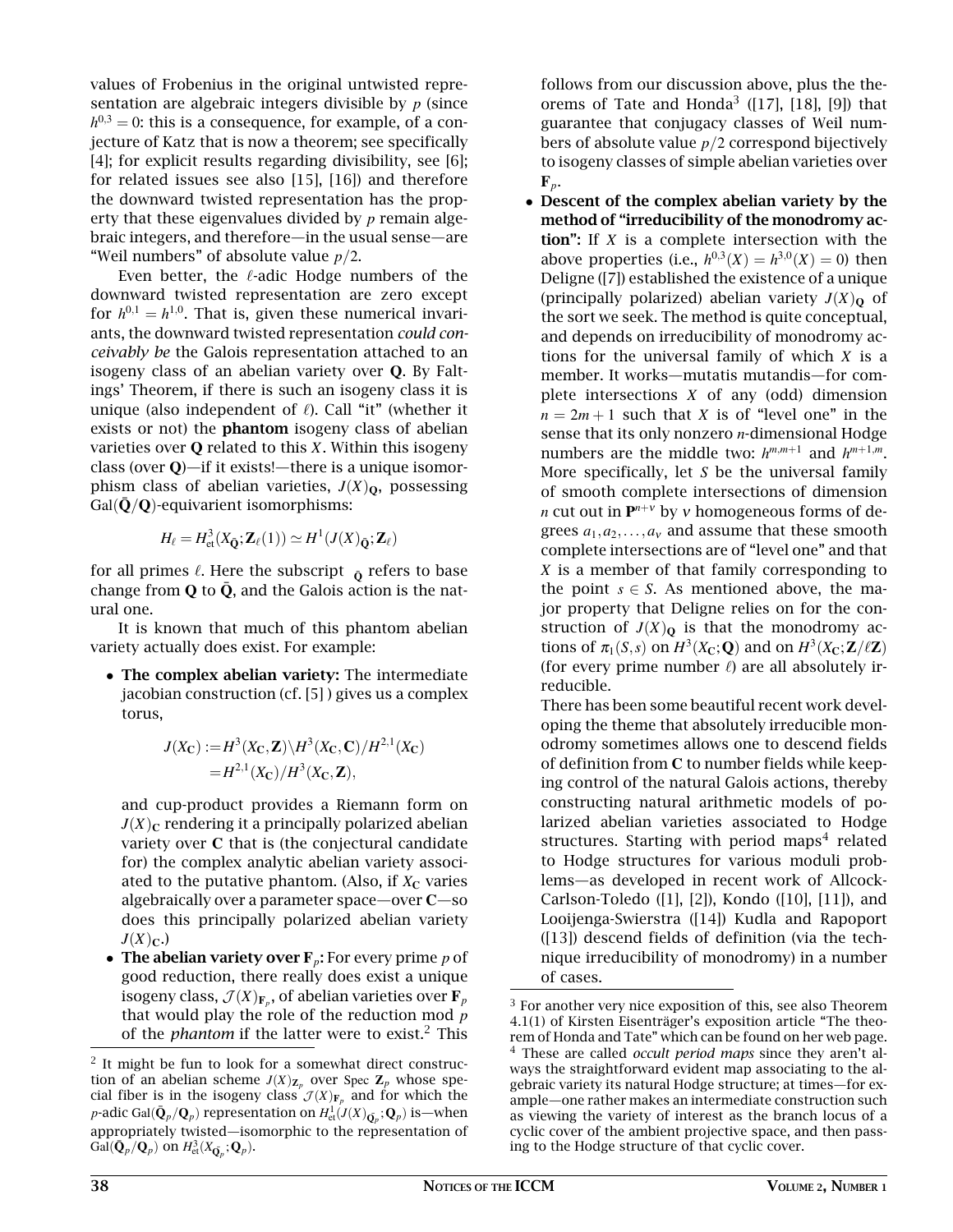- Construction of the phantom abelian variety by direct algebro-geometric means:
	- 1. Prym constructions: For a smooth cubic threefold *X*, the classical construction due to Mumford gives its intermediate jacobian as the Prym abelian variety of a certain curve constructed from the cubic threefold. Roughy, one blows *X* up at a line  $L \subset X$ and exhibits this blow-up as a conic bundle over the complement of a curve *C* projective space; the curve  $C$  has a double cover  $\tilde{C}$ (see Jeff Achter's article [3]) that establishes a Prym construction—extending the classical work of the intermediate Jacobian of a cubic threefold over an algebraically closed field.
	- 2. Intermediate Jacobian as Albanese: The classic paper of Clemens and Griffiths [5] established that the intermediate jacobian of a smooth cubic threefold  $X$  in  $P^4$  is the Albanese variety of the Fano scheme of lines on *X*.

With this latter route of construction as a possible proto-type we were led to ask Joe:

> Question 1. *Can the intermediate jacobian, i.e., this phantom abelian variety, be constructed as—or at least in terms of—the Albanese variety of some Hilbert scheme geometrically attached to X?*

When we asked Joe about this, he responded:

Mike Roth, Jason Starr and I looked at an example of this, the cubic threefold *X* in **P** 4 (*Abel-Jacobi maps associated to smooth cubic threefolds*): in this case, it's known that the Albanese variety of the Fano scheme of lines on *X* is what you want; we wanted to see if the same was true for the space of rational curves of any degree. We were able to verify this up to degree 5, but not in general. Part of the motivation, I should add, was the possibility of applying a similar construction to something like the cubic fourfold, where we don't have any sort of geometric object associated to the Hodge structure.

A natural place to look for these intermediate jacobians, at least for threefolds  $X$  that are uniruled<sup>5</sup> is as Albanese varieties attached to, say, appropriate Kontsevich spaces of parametrized genus zero stable curves in *X*; or Albanese varieties attached to variants of Kontsevich spaces, such as in the work of Harris Roth, and Starr quoted above, where one takes Albanese varieties of Hilbert schemes classifying curves

of genus zero (with specific attributes) in *X*. Given that there are variant possibilities, one is led to ask questions of stability, $^6$  such as:

**Question 2.** *Consider the Kontsevich space*<sup>7</sup>  $\mathcal{K}(X,\beta)$  *where X is a smooth three-dimensional hypersurface and*  $\hat{\beta} \in H_2(X, \mathbb{Z})$ *a chosen homology class. Here* β *is the fundamental class of the rational curves in X that* K *parametrizes; in the case of smooth hypersurfaces, then,* β *is simply the degree of these rational curves.* Let  $J(X; \beta) :=$  *the Albanese variety of the Kontsevich space*  $K(X, β)$ *. How does*  $J(X, β)$  *depend on*  $β$ ?

## References

- [1] D. Allcock, J. A. Carlson and D. Toledo, The complex hyperbolic geometry of the moduli space of cubic surfaces, *J. Algebraic Geom.* 11 no. 4, 659–724, (2002).
- [2] D. Allcock, J. A. Carlson and D. Toledo, The moduli space of cubic threefolds as a ball quotient, arXiv:math/0608287.
- [3] J. Achter, Arithmetic Torelli maps for cubic surfaces and threefolds, arXiv:1005.2131v3 [math.AG] 29 Feb 2012.
- [4] P. Berthelot and A. Ogus, Notes on crystalline cohomology. Mathematical Notes 21 Princeton University Press, Princeton, N.J.; University of Tokyo Press, Tokyo (1978).
- [5] C. H. Clemens and P. A. Griffiths, The intermediate Jacobian of the cubic threefold, *Annals of Mathematics* Second Series 95 (2) 281–356, (1972).
- [6] P. Berthelot, H. Esnault and K. Rülling, Rational points over finite fields of regular models of algebraic varieties of Hodge Type ≥ 1, arXiv:1009.0178v2, Sept 2011.
- [7] P. Deligne, Les intersections complètes de niveau de Hodge un, *Invent. Math.* 15, 1972. 237–250.
- [8] W. Fulton and R. Pandharipande, Notes on stable maps and quantum cohomology. In *Algebraic geometry Santa Cruz 1995*, 62 Part 2 of Proc. Sympos. Pure Math., pp. 45–96. *Amer. Math. Soc.* (1997).
- [9] T. Honda, Isogeny classes of abelian varieties over finite fields. *J. Math. Soc. Japan* 20, 83–95 (1968).
- [10] S. Kondo, A complex hyperbolic structure for the moduli space of curves of genus three, *J. Reine Angew. Math.* 525, 219–232 (2000).
- [11] S. Kondo, The moduli space of curves of genus 4 and Deligne-Mostow's complex reflection groups, Algebraic geometry 2000, Azumino (Hotaka), pp. 383–400, *Adv. Stud. Pure Math.* 36, *Math. Soc. Japan* Tokyo (2002).
- [12] M. Kontsevich, Enumeration of rational curves via torus actions, pp. 335–368 in *The moduli space of curves* Progr. Math., 129, Birkhäuser, Boston, MA (1995).
- [13] S. Kudla and M. Rapoport, On occult period maps, arXiv:1203.1272v1 [math.AG] 6 Mar 2012.
- [14] E. Looijenga and R. Swierstra, The period map for cubic threefolds, *Compos. Math.* 143, no. 4, 1037–1049 (2007).

 $6$  As Joe explained to me, the corresponding "stability question" for fourfolds would involve the MRC quotients of the corresponding Kontsevich spaces and would have a very different look.

<sup>7</sup> In a more general context, for  $g \ge 0$  and  $k$  a non-negative integer ≥ 3 − *g*, and for *X* an algebraic variety over **C** with  $\beta \in H_2(X, \mathbb{Z})$  the **Kontsevich space**  $\overline{M}_{g,k}(X, \beta)$  as in [12] is defined to be the moduli space that classifies stable curves of genus *g* with *k* marked points and a map to *X* that sends its fundamental class to  $\beta$ . Here we are denoting  $\bar{M}_{g,k}(X,\beta)$ simply  $\mathcal{K}(X,\beta)$ .

<sup>5</sup> Uniruled means that for every point *x* of *X* there exists a rational curve lying in *X* passing through *x*. The condition  $h^{3,0} = 0$  for a threefold is not enough to guarantee that it is uniruled; there is a conjecture that if no positive power of the canonical bundle of X has sections, then X is uniruled. This is conjectured in all dimensions, and true for curves and surfaces.